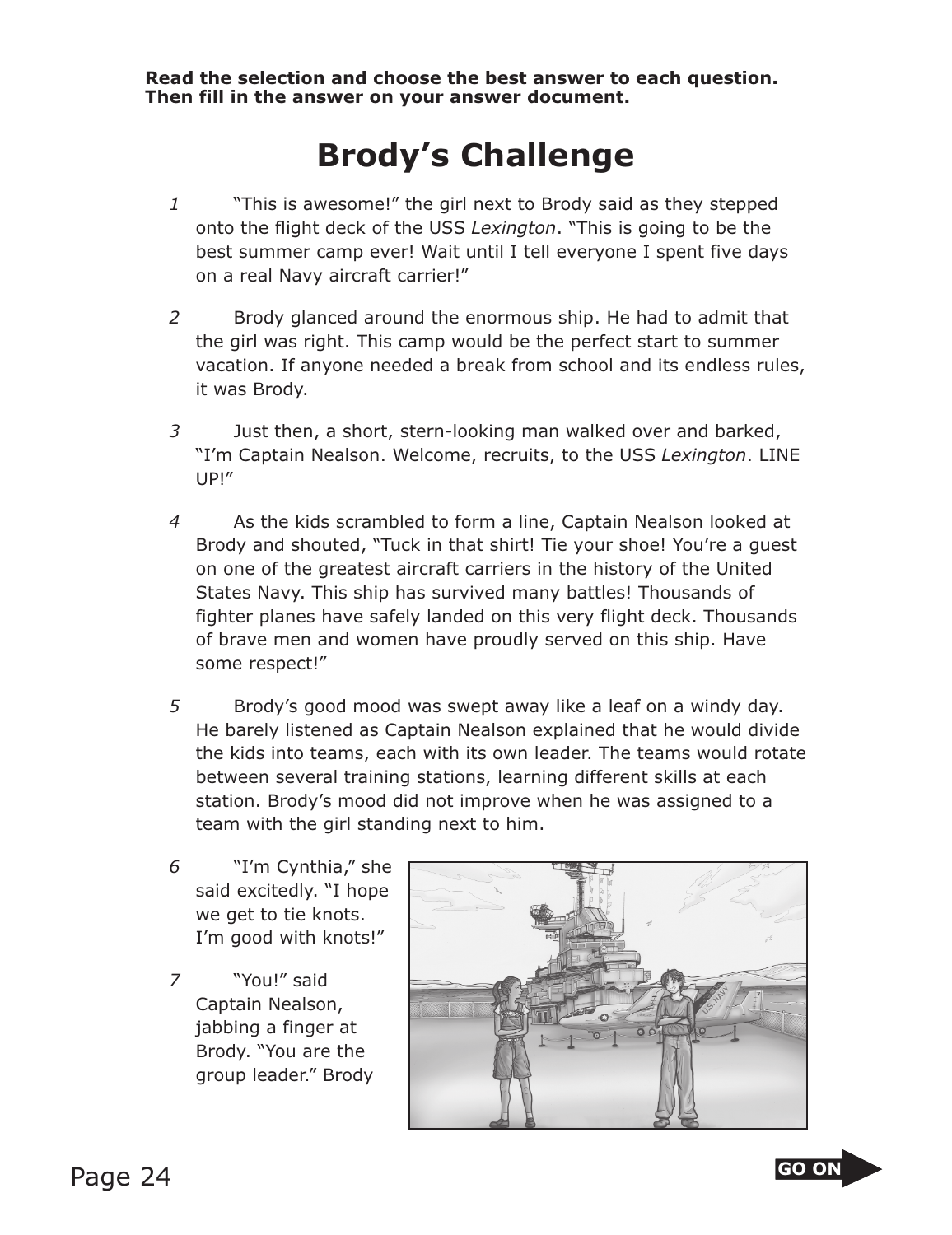didn't care about being group leader, but he did smile when he saw Cynthia's disappointment.

- *8* Captain Nealson handed some papers to each team leader. "These are maps of the ship," he said. "Learn your way around. Use the ladders where there are hatches, which are the small door openings on the floor of each deck. Teach everyone on your team the best routes for getting from deck to deck. Later today, you *will* be tested."
- *9* Brody stuffed his map in his pocket.
- That evening as Brody was eating dinner with his teammates, he heard Captain Nealson's voice booming over a loudspeaker. "Team Brody, report to Area 1, the flight deck, as quickly as possible."  *1*
- *1* Brody's team stared at him. "Where's the nearest ladder?" a boy named Kyle asked.  *1*
- *2* Brody had no idea. "Um, let's just go up the way we came down."  *1*
- *3* "That's all the way at the edge of this deck," Cynthia protested. "We've got to find an inside ladder, one where you pass through a hatch to get to the next deck. The captain is timing us!"  *1*
- *4* "This isn't fair," a girl complained. "How do they expect us to get there quickly if we haven't been taught the way?"  *1*
- *5* Brody felt a big lump in his throat. "Come on. We'll figure it out," he told his team.  *1*
- When Brody's team finally reached the flight deck, Captain Nealson was staring at the timer in his hand. "Your team took too long to get here, Brody. On a Navy vessel, someone's life could depend on how fast you respond."  *1*
- *7* "Sorry, sir," Brody said, panting.  *1*
- *8* "Brody, I gave you a map so you could teach your team how to navigate around the ship," the captain said. "If you had followed orders, you would have had no problem responding quickly. I'm afraid your team won't be able to participate in tomorrow's firefighting drill."  *1*
- *9* Brody looked at his team's faces. He deserved every bit of the anger he sensed from them.  *1*
- *0* "Please, Captain Nealson," said Brody. "This was my fault. Don't punish my team."  *2*
- *1* "On a ship a team depends on its leader," said Captain Nealson. "If the leader is irresponsible, the team suffers."  *2*

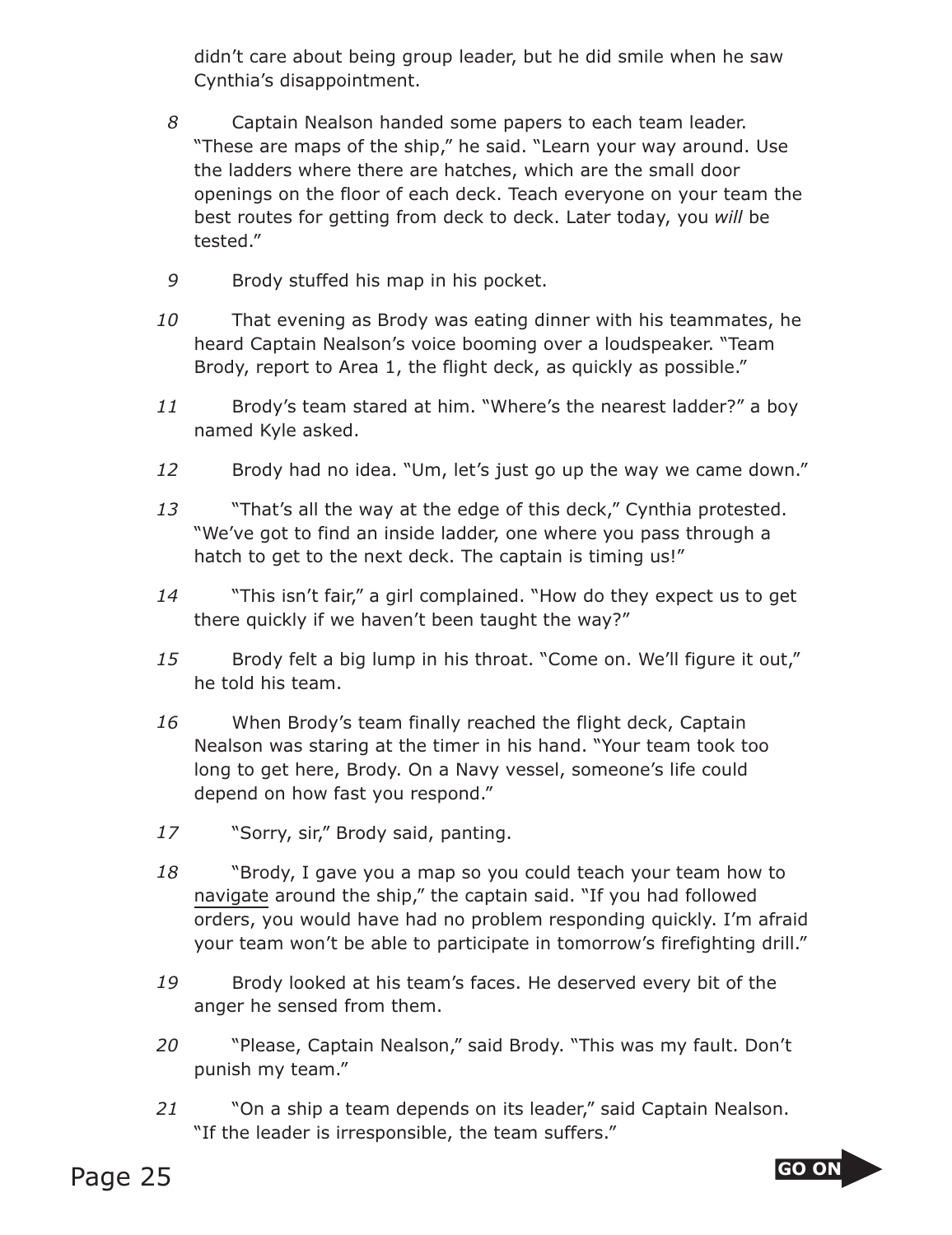- *22* "Give us another chance," Brody pleaded. "Early tomorrow morning, we'll beat all the other teams' times."
- *23* "All right," Captain Nealson finally agreed. "You're dismissed."
- *24* Before his team members could speak, Brody held up his hand, saying, "I know. I know. I didn't take this seriously. But, honestly, I didn't realize we could lose a privilege."
- *25* For a moment no one spoke. Then Kyle sighed. "So where's the map?"
- *26* The team traced the route to Area 1 on paper and then practiced it at least 10 times.



- *27* The next morning Brody waited for Captain Nealson to summon the team.
- *28* Finally, the captain's voice boomed over the loudspeaker. "Team Brody! Report to Area 4—Damage Control!"
- *29* "Area 4?" Cynthia gasped. "That's not what we practiced!"
- *30* "It's all right," Brody told his team. "I memorized the map. Follow me."
- *31* Captain Nealson raised an eyebrow as he recorded Team Brody's time on his clipboard. Brody grinned because he knew that the team—which he had actually led—had successfully completed its task. But there was no time for congratulating himself; he had firefighter gear to put on.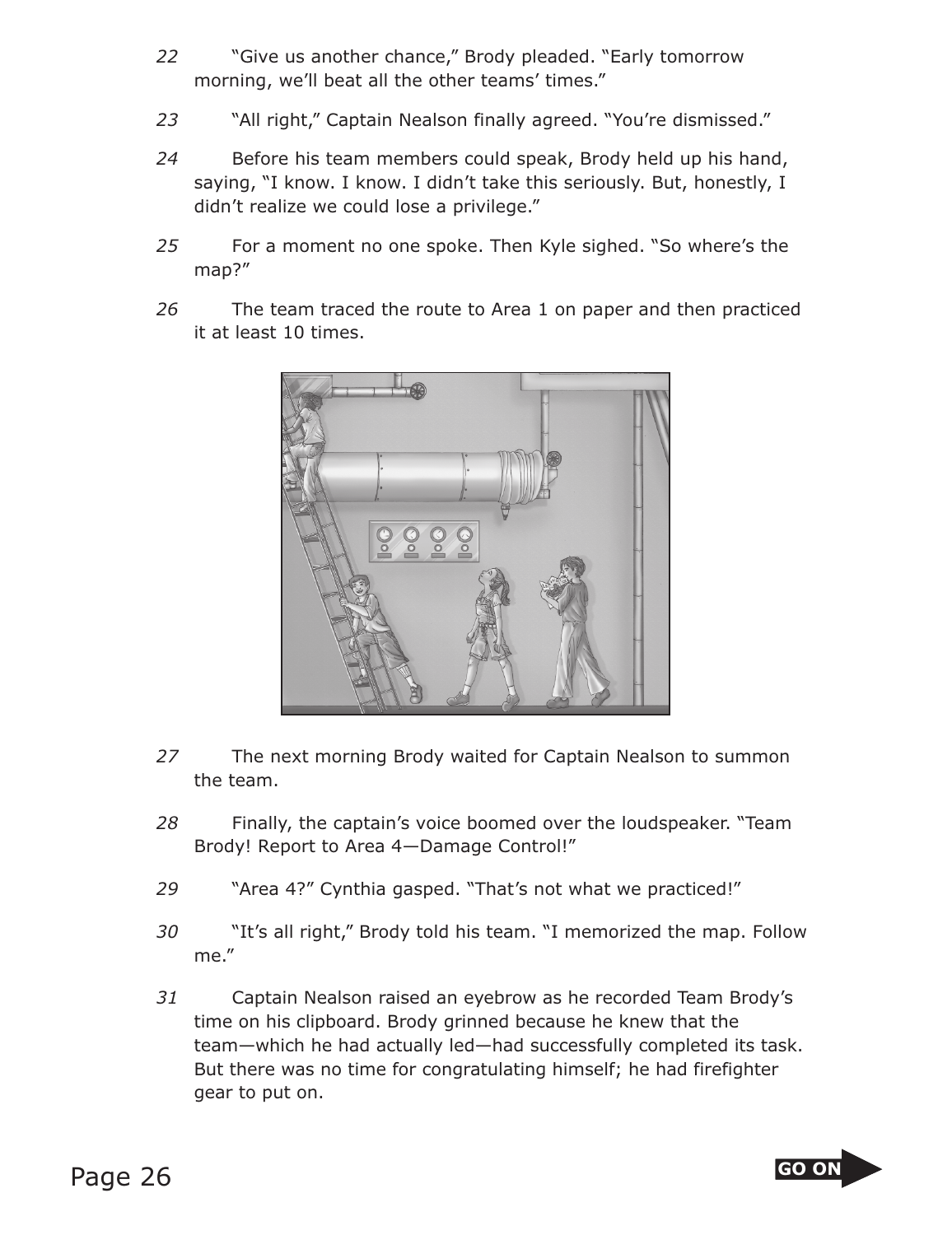- **31** How is Brody able to solve his problem?
	- **A** Cynthia suggests using inside ladders to reach the flight deck.
	- **B** The team helps him plan a route to the flight deck.
	- **C** Cynthia realizes that the team practiced the wrong route.
	- **D** The captain gives him another chance to lead his team.

**32** From events in this story, what can the reader conclude about Captain Nealson?

- **F** He ignores some of the campers.
- **G** He likes people to think independently.
- **H** He is a good judge of character but sometimes makes mistakes.
- **J** He is stern but reasonable.

- **33** Why does it make sense that Cynthia is disappointed when she isn't chosen as team leader?
	- **A** She likes to be friendly and treat others with kindness.
	- **B** She knows how to tie knots and read maps.
	- **C** She is eager to participate in the summer camp.
	- **D** She knows many facts about navy vessels.

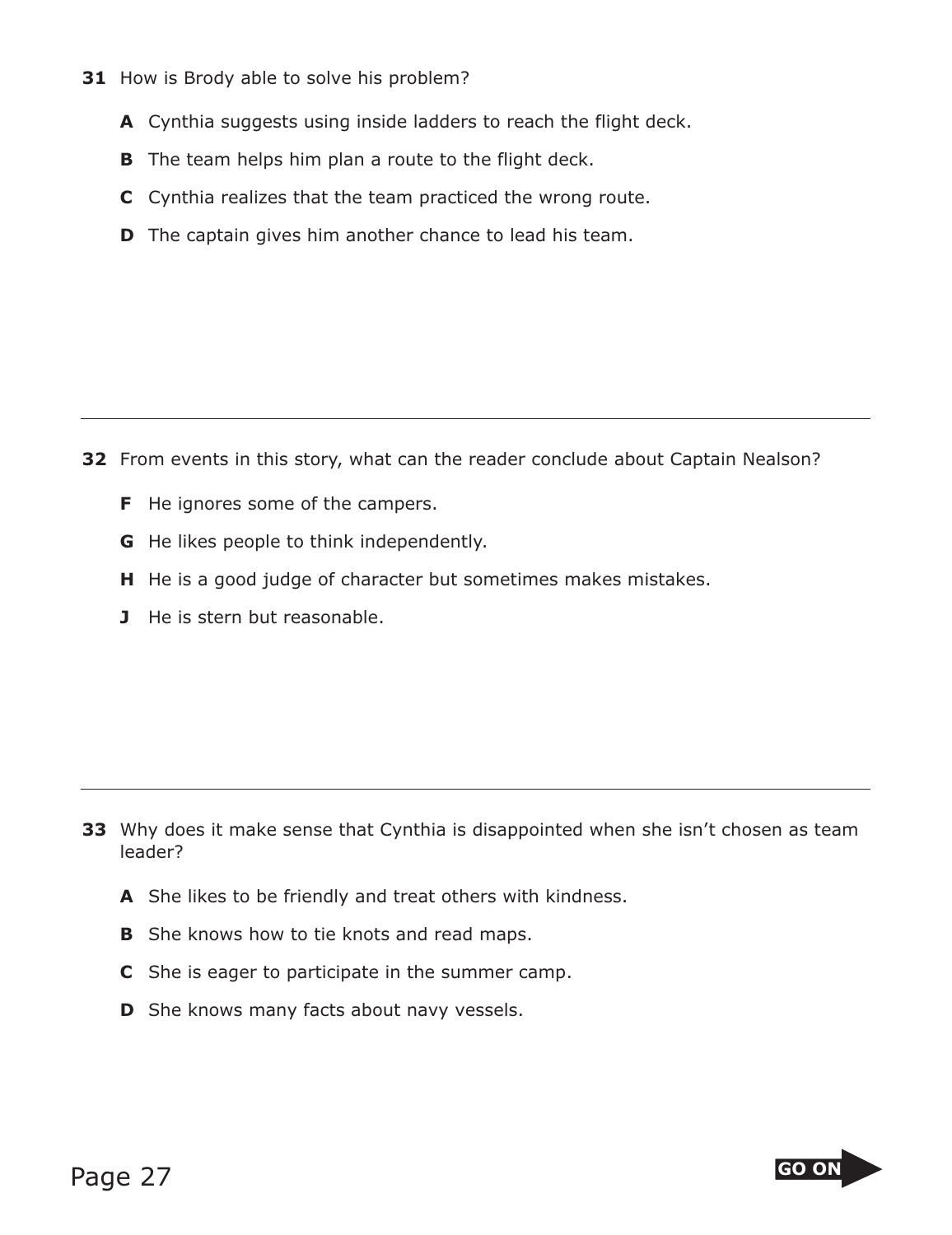- **34** Which words from paragraph 18 help the reader know what the word navigate means?
	- **F** *to participate in*
	- **G** *around the ship*
	- **H** *had no problem*
	- **J** *teach your team*

- **35** Which sentence from the story best shows that Brody realizes that he has been an irresponsible team leader?
	- **A** *"Um, let's just go up the way we came down."*
	- **B** *He deserved every bit of the anger he sensed from them.*
	- **C** *"Early tomorrow morning, we'll beat all the other teams' times."*
	- **D** *The team traced the route to Area 1 on paper and then practiced it at least 10 times.*

- **36** Before the members of Team Brody can succeed on a timed task, it is necessary for them to —
	- **F** learn to use the safety equipment
	- **G** demonstrate that they can tie knots
	- **H** know where the nearest hatch is located
	- **J** practice skills at different training stations